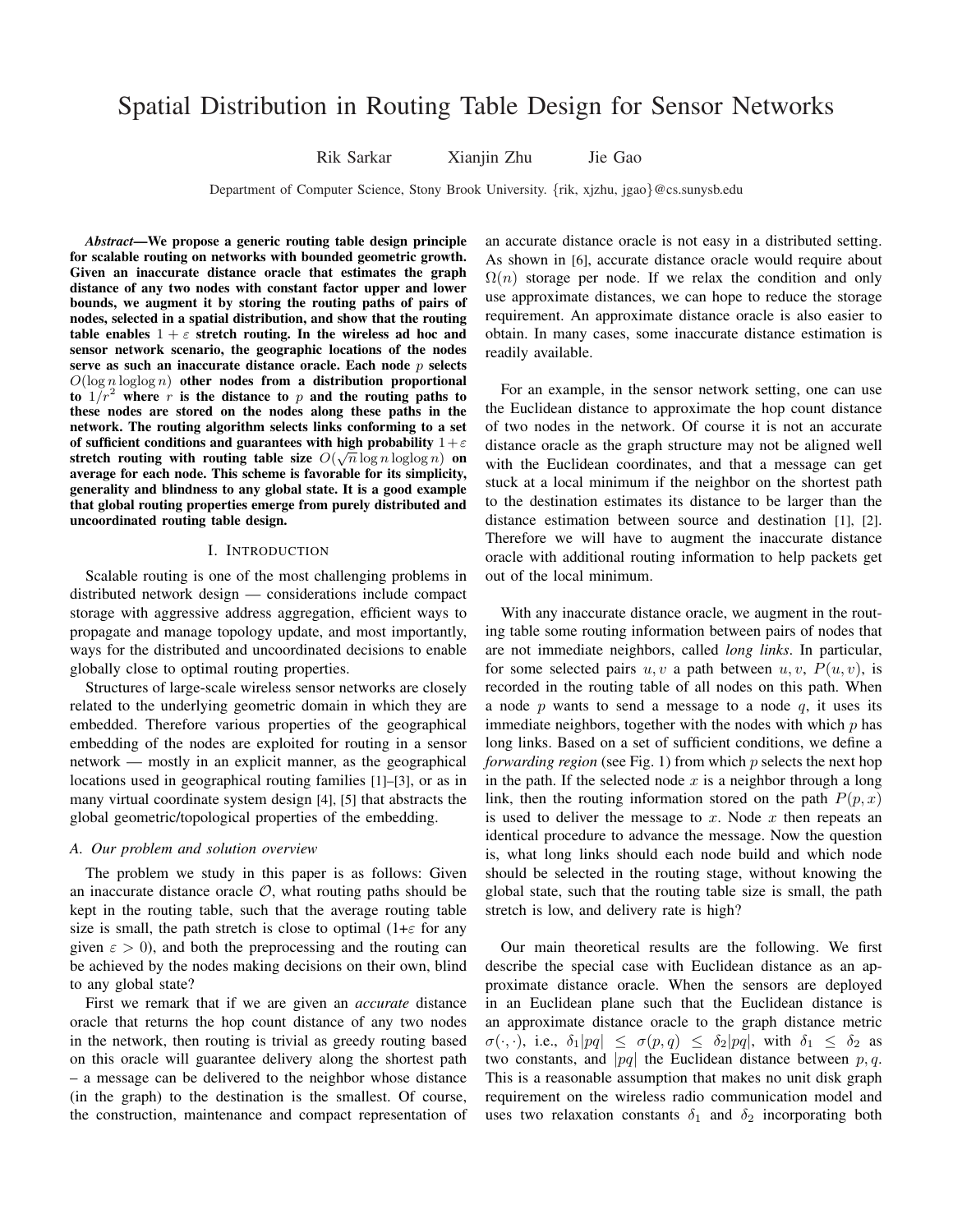local distance disturbances and possible holes that are  $fat<sup>1</sup>$ . It also allows localization errors as accurate location discovery is difficult. The routing tables are built by each node selecting its long links randomly with a spatial distribution. The routing algorithm using the augmented long links is able to deliver the message along a path of stretch  $1 + \varepsilon$ .

In fact, the theoretical results in this paper address a general setting in which an inaccurate distance oracle is given for a graph (more generally, a metric space) with bounded growth rate. A graph has bounded growth rate  $\rho$  if the number of nodes within r hops from any node  $p$  in the network is bounded by  $c_1 r^{\rho}$  and  $c_2 r^{\rho}$  from below and above respectively, with two constants  $c_1 \leq c_2$ . This model has been used to capture any physical constraints that disallow too many nodes 'packed' within certain distance and the graph has a geometric growth pattern instead of an exponential growth pattern (e.g., a balanced binary tree). This kind of geometric growth has been observed in many different scenarios such as VLSI design, the delay metric on the Internet overlay networks, and in our setting, wireless sensor networks. When sensor nodes are roughly uniformly deployed in a geometric region with bounded density per unit area<sup>2</sup> and when the network is not too much fragmented by deployment holes, the graph growth rate is typically 2. It is this packing property that allows us to aggressively compress the routing table entries by a simple routing table neighbor selection rule dominated by a spatial distribution.

The long link  $p, q$  is selected by p with probability proportional to  $1/r^{\rho}$ , for  $r = \sigma(p,q)$  being the network distance between p, q. Selecting  $O(\log n \log \log n)$  such long links per node produces average routing table size of  $O(n^{1/\rho} \log n \log \log n)$ per node, and we show that a  $1 + \varepsilon$  stretch path is obtained with high probability. Thus this principle of using spatial distribution in routing table design is in fact quite general and can be applied to many other potential applications in which a decentralized search is desired with only some vague proximity information. For example, in an ad hoc network setting when location information is not available, one can use other distance estimation to the network distance (e.g., by landmark scheme [4], [7]). In the design of overlay networks on the Internet, one can estimate the distance between two peers by the round-trip delay estimation. For all these scenarios the results in this paper show a way to achieve distributed routing along approximate shortest paths with a modest sized routing table on each node.

We also report simulation evaluations of this approach in a sensor network setting, to complement the theoretical analysis. For a connectivity network in which geographical greedy routing only achieves a delivery rate of 50% or so, with about 7 long links per node, we are able to achieve a delivery rate of 99% or higher. The routing table construction can be implemented in a completely distributed manner as in [8].

When location information is not available, we have a second implementation by using landmark-based routing to show the power of the spatial distribution in routing table design. In particular, we select  $O(\log n \log \log n)$  landmarks that flood the entire network and each node records the distances to all landmarks (called the landmark distance vector). The approximate distance oracle is implemented by the centered virtual distance as proposed in [4] on the landmark distance vectors of any two nodes. We select on the paths to the landmarks long link neighbors to help improve the delivery rate. This implementation will involve some preprocessing of flooding the network from the landmarks but the routing paths of the long links are implicitly implied by the landmark distances. Thus the routing table size is improved to  $O(\log^2 n \log \log^2 n)$ , compared with  $O(n^{1/\rho} \log n \log \log n)$  when the routes have to be explicitly stored on the nodes of the paths.

In summary, the augmentation of long links with spatial distribution to get  $1 + \varepsilon$  stretch routing on an approximate distance oracle is favorable for its simplicity, generality and 'blindness' to any global state. It is a good example that global routing properties emerge from purely distributed and uncoordinated routing table design.

## *B. Related work*

In this subsection we will survey related work and establish their connection to our results.

Spatial distribution in routing. The spatial distribution in selecting the long links in our paper coincides with the smallworld model and decentralized search (essentially the greedy routing) proposed by Kleinberg [9], [10] to model Stanley Milgram's famous experiment [11], [12]. Our results show that if each node chooses  $O(\log n)$  long links, our distributed routing scheme (slightly different from the decentralized search [9], [10]) with long links has  $O(\log n)$  jumps, and also a total travel distance at most  $1 + \varepsilon$  of the distance between source and destination on the grid.

The spatial distribution has been explored in a number of other data delivery and information dissemination scenarios in sensor networks, e.g., for adding long communication wires to reduce power consumption [13], or, for gossip and localitysensitive information exchange [8], [14].

Small state routing in sensor networks. To deal with the problem of local minimum in geographical forwarding, various techniques have been proposed to solve the problem of 'routing around holes'. Earlier proposals assume unit disk graph model on the communication network and propose to planarize the network and apply face routing [1]–[3]. In virtual ring routing (VRR) [15], proposed by Caesar *et al.*, the nodes are ordered by their node IDs (or any other identifiers) on a ring and the paths for nearby nodes on the ring are stored in the routing tables of the nodes on these paths.

The small state and small stretch (S4) routing by Mao *et al.* [16] adopted the idea of compact routing schemes by Thorup and Zwick [6], [17]. The basic idea is to select about  $\sim$  $O(\sqrt{n})$  landmarks. These landmarks flood the network and

 $<sup>1</sup>A$  hole is fat if any two nodes on the boundary of a hole has its hop count</sup> distance to be at most a constant factor of the Euclidean distance.

<sup>&</sup>lt;sup>2</sup>If the density in a region becomes too high, it is easily possible to cluster neighboring nodes and operate on clusterheads so that density of clusterheads is not high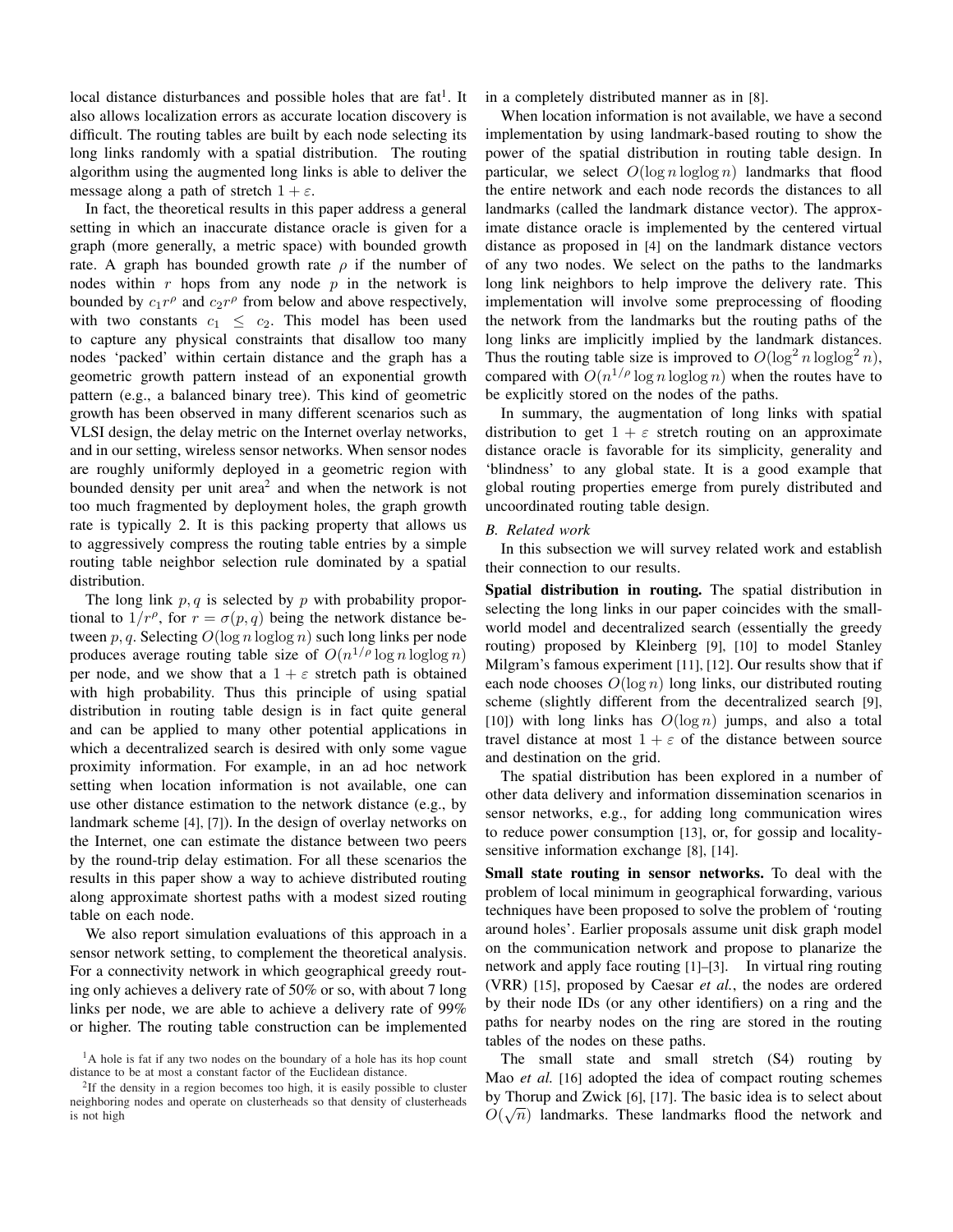other nodes record the hop count distance to these landmarks. In addition, a node  $p$  also maintains routing table entries to the nodes that are closer to p than their closest landmarks. The routing table size is about  $O(\sqrt{n})$  and a greedy routing scheme is guaranteed to deliver the message to the destination with maximum stretch of 3. By exploiting the geometric properties of the sensor network deployment, we are able to get  $1 + \varepsilon$ stretch and reduce both the number of landmarks and the routing table size to polylogarithmic in the network size.

Compact routing in general. From a theoretical aspect, compact routing that minimizes the routing table size while achieving low stretch routing has been studied extensively [18]. We do not have the space to survey this broad topic here, instead, we refer the reader to the relevant papers in [17], [19]– [24] and related references.

#### II. ROUTING WITH SPATIAL DISTRIBUTIONS

In this section we describe the idea of using spatial distribution to route with  $1 + \varepsilon$  stretch in a suitable metric space M. We assume that a node is able to get the approximate distance  $d(p, q)$  from just the names of p, q. The implementation of this distance oracle is beyond the scope of this short abstract. Due to lack of space, we can only present the core intuitions and theorems here. A full version containing all proofs is available online [25].

Accurate distance oracle. To demonstrate the basic concept, we first consider the case in which the oracle is in fact accurate, that is,  $d = \sigma$ . The objective is to recursively build a route from  $s$  to  $t$  with the help of the long links. Suppose  $s$  takes a long link to node p, then we want  $\sigma(s, p) + \sigma(p, t)$  to be not very large compared to  $\sigma(s,t)$ :

$$
\sigma(s, p) + \sigma(p, t) \le \gamma \cdot \sigma(s, t), \tag{1}
$$

Where  $\gamma \geq 1$  is a parameter depending on  $\varepsilon$ . Observe that inequality (1) defines an ellipse in  $\mathbb{R}^2$  with s and t at foci. Now we impose an additional restriction that moving from s to  $p$  implies a certain progress in direction of  $t$ . In particular, p is closer to t by a factor of at least  $0 \le \beta \le 1$ :

$$
\sigma(p, t) \le \beta \cdot \sigma(s, t). \tag{2}
$$

This describes a disk centered at t.

Next, we select  $\gamma$  and  $\beta$  such that the selection procedure enforced by inequalities (1) and (2) when applied recursively, produces a path of stretch at most  $1 + \varepsilon$ :

$$
R(s,t) \le (1+\varepsilon) \cdot \sigma(s,t),\tag{3}
$$

where  $R$  gives the length of the path created recursively.

A *forwarding region*  $F_{\varepsilon}(s,t)$  is a set of points p in M from which  $s$  can select  $p$  satisfying the relations above. The following lemma gives a precise relation:

**Lemma 2.1.** Values of  $\gamma$  and  $\beta$  satisfying  $\gamma + \epsilon \beta \leq 1 + \epsilon$  constitute the forwarding region, with the equality corresponding to the region boundary.

It is easy to see that  $\gamma$  must lie in the interval  $[1, \frac{2+3\varepsilon}{2+\varepsilon}]$  for a given  $\varepsilon$ . For each value of  $\gamma$ , we have a region  $H_{\gamma,\varepsilon}(s,t) \subseteq M$ 

which is the intersection of the ellipse bounded region and the disk. Thus, formally, the forwarding region is the union:  $F_{\varepsilon}(s,t) = \cup_{\gamma} H_{\gamma,\varepsilon}(s,t)$ . See Figure 1.



Fig. 1. (i) Boundary of  $F_{\varepsilon}$  as intersection of ellipses and circles. (ii) Forwarding regions for different values of  $\varepsilon$  from 0.2 to 2. (iii) Forwarding regions for different values of  $\varepsilon$  from 0.2 to 2 for approximate oracle. Observe that in this case the forwarding regions are smaller and source  $s$  is not in the forwarding region. This is due to inaccurate distance estimates and necessitates the use of *long links* - without which s cannot access the forwarding region.

Approximate distance oracle. For approximate distance oracles, it would be sufficient to guarantee the following inequalities (corresponding to relations (1)-(2) respectively):

$$
\delta_2 d(s, p) + \delta_2 d(p, t) \le \gamma \delta_1 d(s, t)
$$
  
\n
$$
\delta_2 d(p, t) \le \beta \delta_1 d(s, t)
$$
\n(4)

It can be verified that Lemma 2.1, with the same boundary condition holds here as well. Figure 1 shows the forwarding regions for the Euclidean case, with accurate and inaccurate oracles. Note that the shape of the forwarding regions is independent of the distance between the two nodes in question.

In a sensor graph setting, we use the (upper and lower) bounded growth rate model. If we place at most a constant number of sensor nodes inside any unit disk and the holes in the sensor networks are not very fragmenting, the number of nodes at k hops from a node p will be around  $\Theta(k)$ . In general, we consider a graph such that number of nodes in an r neighborhood  $|N_r(p)| = \Theta(r^{\rho})$ . The forwarding region in a graph setting with source  $p$  and destination  $q$  is defined similarly as the nodes that satisfy the inequalities (4).

The analysis above suggests a natural routing scheme. Each node keeps the routing table entries for its immediate neighbors, as well as the long link neighbors it has selected. To route from s to t, a long link sp such that  $p \in F_{\varepsilon}(s,t)$  has to exist. Our routing table design below shows how to select long links such that for any destination a neighbor in the forwarding region exists with high probability.

## *A. Routing table construction*

To build the routing table, we use a spatial distribution (see [9]) of directed links. In particular, for nodes  $p$  and  $q$ separated by a distance  $r$ , the probability of a directed link pq being built by p is proportional to  $1/r^{\rho}$ .

Theorem 2.2. From each node it is sufficient to select  $\overline{O}$ **neor**<br>(( 2)  $\lim_{\rho O(\rho)}$  ln n ln ln n ęa links, to guarantee a link in the forwarding region for every possible destination with probability  $1 - 1/\log^{\Theta(1)} n$ .

The theorem above describes a guarantee for a suitable link to a forwarding region to exist. However, we still need to prove the existence of a path of  $(1 + \varepsilon)$  stretch for a given routing request, that will take us to within a small constant distance of the destination. This is done by showing the existence of a short sequence of forwarding links.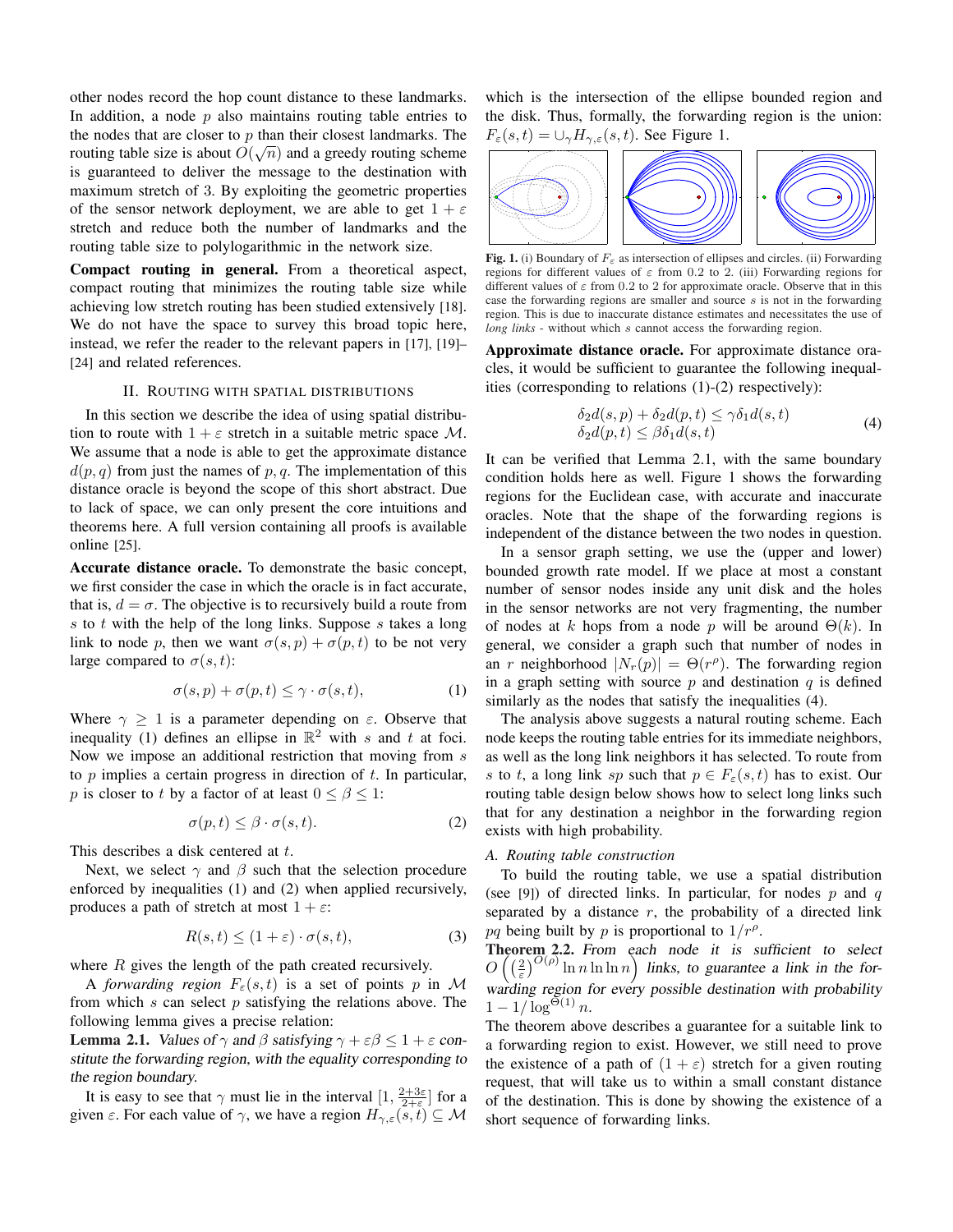Theorem 2.3. It is sufficient to select  $O$  $\Big(\Big(\frac{2}{\varepsilon}\Big)$  $\int^{O(\rho)} \ln n \ln \ln n$ long links per node to guarantee a path of stretch at most  $1 + \epsilon$ with probability at least  $1 - \frac{1}{\rho \log^{\Theta(1)} n}$ 

´

And the routing table size is not too large.

**Theorem 2.4.** The average routing table size of the scheme is bounded by O  $\frac{7h}{\left(\frac{2}{\varepsilon}\right)}$  $\int^{O(\rho)} n^{1/\rho} \ln n \ln \ln n$ .

In the case of sensor networks in a plane ( $\rho \approx 2$ ), for a given stretch  $\varepsilon$ , this amounts to a table size of  $O(\sqrt{n} \ln n \ln \ln n)$  per node.

## III. IMPLEMENTATION IN SENSOR NETWORKS

When geographical location is available and the Euclidean distance is a good approximate distance oracle, we can implement the selection of long links with a spatial geographical sampling as in [8]. The details are omitted here. Otherwise, we can use a landmark-based scheme. We select  $m = O(\log n \log \log n)$  landmarks  $\ell_i$  uniformly randomly in the sensor network. The landmarks then flood the network and every other node p records a landmark-based distance vector, the vector of minimum hop count distance to all  $m$  landmarks. We used the centered distance measure proposed in [4] to approximate the graph distance.

Landmark-based sampling. To build the long links for a node  $p$ , we will use the landmarks to help with sampling. In particular, we select first randomly  $k$  out of the  $m$  landmarks. For each landmark  $\ell_i$ , we select from the distribution  $1/(r \ln D)$ (D is the network diameter) a distance  $\xi$ . If  $\xi \leq \sigma(p, \ell_i)$ , we take the node q along the path from p to  $\ell_i$  with distance  $\xi$ from  $p$  as the long link partner. Otherwise we drop landmark  $\ell_i$ . Intuitively, we select along the path from p to  $\ell_i$  a node  $q$  with the spatial distribution restricted on this path. Since the landmarks are randomly selected, the probability that a landmark  $\ell_i$  is at distance r from p is proportional to r. Now the probability that for each landmark  $\ell_i$  we can obtain a valid long link is

$$
\text{Prob}\{\xi < \sigma(p,\ell_i)\} = \int_0^D \int_1^\zeta \frac{1}{\xi \ln D} d\xi \frac{2\zeta}{D^2} d\zeta = 1 - \frac{1}{2\ln D}.
$$

Thus in expectation we obtain  $k(1 - \frac{1}{2 \ln D})$  long links for each node. This means that choosing  $m = O(\log n \log \log n)$ landmarks suffices to get enough long links for each node. At last we remark that although different nodes use the same set of landmarks to create their long links, the theoretical analysis in the previous section still holds – as the only requirement is that we have a sufficient number of independent long links for each individual node.

Landmark-based routing tables. With the long links constructed by the landmarks, the routing table size can be further reduced. In fact, a node  $p$  remembers in its routing table the long link partners and their landmark-based addresses. Different from the geographical case, the routes for the long links are implicitly implied by the landmark distances. The size of the routing table is therefore  $O(\log^2 n \log \log^2 n)$ , for  $O(\log n \log \log n)$  landmarks/long link neighbors, and a storage of  $O(\log n \log \log n)$  for storing the address of each long link neighbor.

#### IV. SIMULATIONS

We compare our approach with two recently proposed routing protocols, S4 [16] and VRR [15], on three important criteria - delivery rate, the size of routing table and routing stretch. In summary, our approach achieves high delivery rate (above 99%) and small stretch (about 1.03) with only a small number of long links, and a small routing table with modest preprocessing.



Fig. 2. Network topologies used in simulations. (i) Topology 1. Random network: 1000 nodes, avg. degree 7.2; (ii) Topology 2. Network with one hole: 2400 nodes, avg. degree 9.5; (iii) Topology 3. Network with multiple holes: 2000 nodes, avg. degree 10.6.

Simulation setup. We focus on evaluating the performance of all approaches at the routing layer. We adopt a lossy radio model used in the standard simulator TOSSIM [26] to determine direct communication links between nodes, and only consider links with sufficient low loss rate. We run simulations on three typical topologies as in Figure 2. Each simulation run is repeated 10 times. In each round, we randomly selected 10000 pairs of source and destination. All results are averaged over all pairs.

#### *A. Geographic routing table*

Delivery rate. To show the effect of long links on the delivery rate, we vary the number of long links each node maintains from 0 to 16. When the number of long links is set to 0, the routing protocol is essentially the geographical greedy routing based on the location information within one-hop neighborhood. Figure 3 (i) shows that greedy routing performs very poorly without long links. The delivery rate is only around 50%, 65% and 44% in Topology 1, 2 and 3 respectively. When the number of long links increases, the delivery rate reaches 99% with  $6, 8, 7$  long links per node in three different topologies, respectively. The results confirm that a small number of long links can significantly improve the delivery rate in most of typical network topologies. Since our scheme behaves similarly in various topologies, in the rest of this subsection, unless mentioned otherwise, we only present results on Topology 2 due to space limitation.

Routing table size. We compare the average routing table size of our scheme with VRR and S4. Our scheme uses much smaller routing table than VRR when maintaining the same number of long links.

| Size of routing table | Our scheme | S4     | VRR.  |
|-----------------------|------------|--------|-------|
| Topology 1            | 26.08      | 68.83  | 41.52 |
| Topology 2            | 39.02      | 105.85 | 62.48 |
| Topology 3            | 37.28      | 90.62  | 63.82 |
|                       |            |        |       |

TABLE I. Average size of routing table.

Table I shows the routing table size of three schemes with a set of fixed parameters. For comparisons, we use 50 landmarks for S4 and each node maintains routes to 4 virtual neighbors